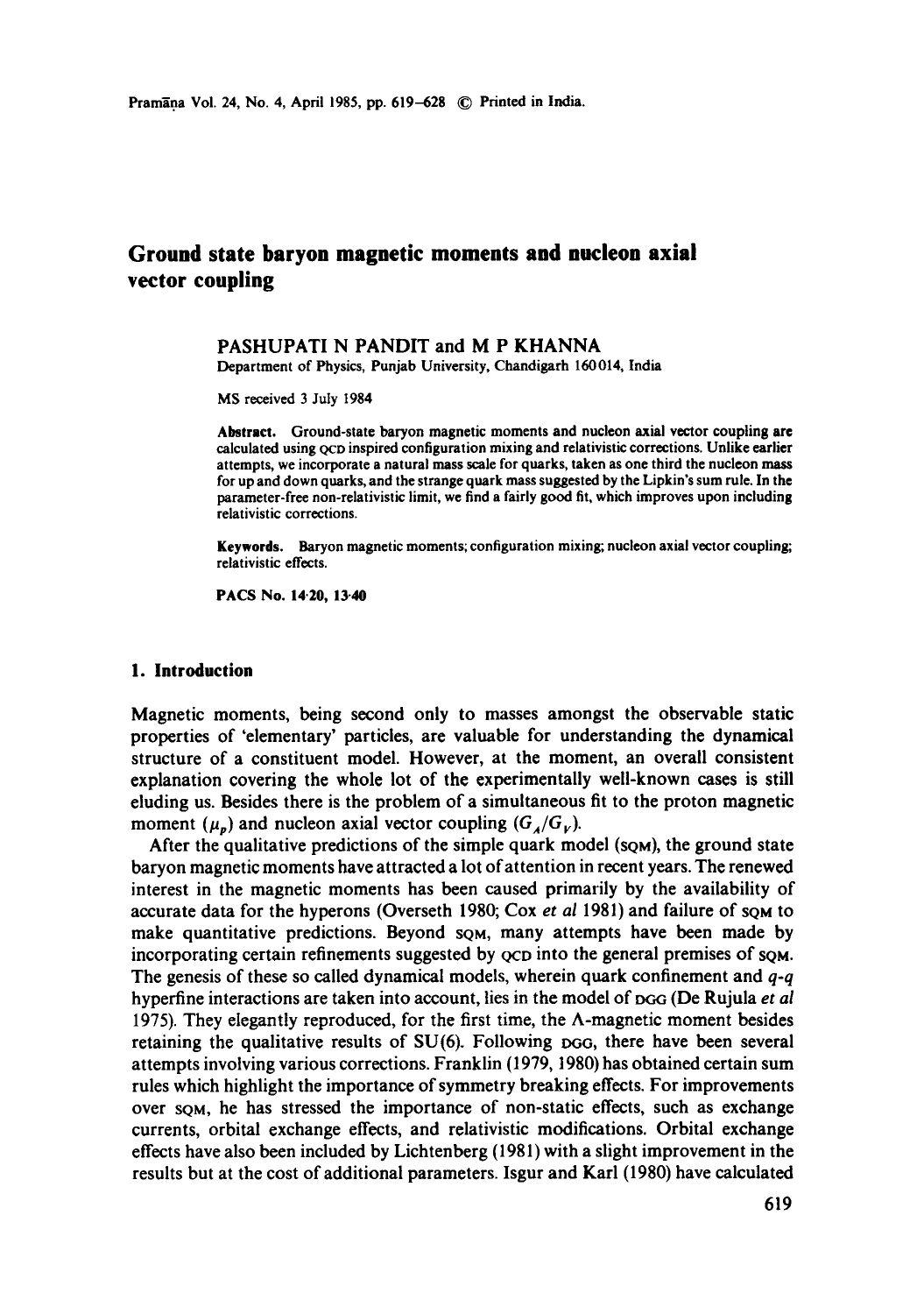magnetic moments in their model, wherein the octet wave-functions are obtained by perturbing a universal (spin flavour independent) harmonic confinement through the QcD inspired one gluon exchange spin-spin forces. They have also incorporated relativistic corrections by invoking the bag model concept of the dependence of the magnetic moment on the radius of the particular baryon. However, the corrections are not dealt with explicitly. Their results show definite improvement over som but  $\mu(\Sigma)$ and  $\mu(\Xi)$  are far from the data. Other authors (Bohm *et al* 1982) have considered the effect of unequal quark masses in addition to colour spin-spin forces for generating the configuration mixing. Their encouraging results once more indicate the importance of configuration mixing. However, besides the configuration mixing and relativistic effects, the latter being important for the case of axial vector coupling as well (Bogoliubov 1968), there is the crucial question of effective quark masses which gives rise to a mass scale for the magnetic moments through the magnetic moment operator. The mass scale problem is very important because the quark masses, if not determined from elsewhere, enter into the calculations as free parameters with their values bearing no simple relationship with baryon masses. This problem has been discussed in detail by Lipkin (1979) and he finds no simple solution to it. Therefore, with the objective of assessing the role played by QcD inspired configuration mixing, we present our calculation of the magnetic moments of the ground state baryons and nucleon axial vector coupling. In doing so, we have taken care of the appropriateness of quark masses and relativistic corrections. To make the paper reasonably self contained, we reproduce in  $\S 2$  some essential components used for calculating the magnetic moments. Section 3 gives the calculations and results and § 4 pertains to axial vector coupling. Discussion of the results is given in § 5.

#### **2. Essential components**

#### 2.1 *Masses*

In the absence ofany dynamical clues as to which effective quark masses should be used, it is worthwhile to consider De Grand's (1980) suggestion. While comparing nonrelativistic oscillator ( $HO$ ) with the bag model, he has noted that in the denominator of the magnetic moment operator it should be the total energy of the quark rather than its "mass". Therefore, guided by this simple criterion, we have assigned a natural quark mass scale for the u and d quark; *viz*  $m_u = m_d = 0.313$  GeV, which is one third of the nucleon mass. Mass of the strange quark is fixed through Lipkin's (1978) sum rule.

$$
m_s - m_u = m_\Lambda - m_p = 0.177 \text{ GeV}.\tag{1}
$$

This fixes the masses completely and they no longer appear as free parameters.

## 2.2 *Configuration mixing*

The chromodynamic spin-spin hyperfine interaction mixes the  $[56, 0^+]$  Ho ground state with  $\lceil 56', 0^+ \rceil$ ,  $\lceil 70, 0^+ \rceil$  and  $\lceil 70, 2^+ \rceil$  multiplet states at  $N = 2$  level. The D-wave admixture is too small (Isgur and Karl 1982) to give rise to any appreciable effects. The non-trivial, extra minimal mixing\* piece  $[56', 0^+]$ , though not affecting the spin-

<sup>\*</sup> The so called minimal non-trivial mixing consisting of  $[70, 0^+]$  admixture alone, has been successfully used elsewhere (Gupta and Mitra 1978; Le Yaouanc *et al* 1978).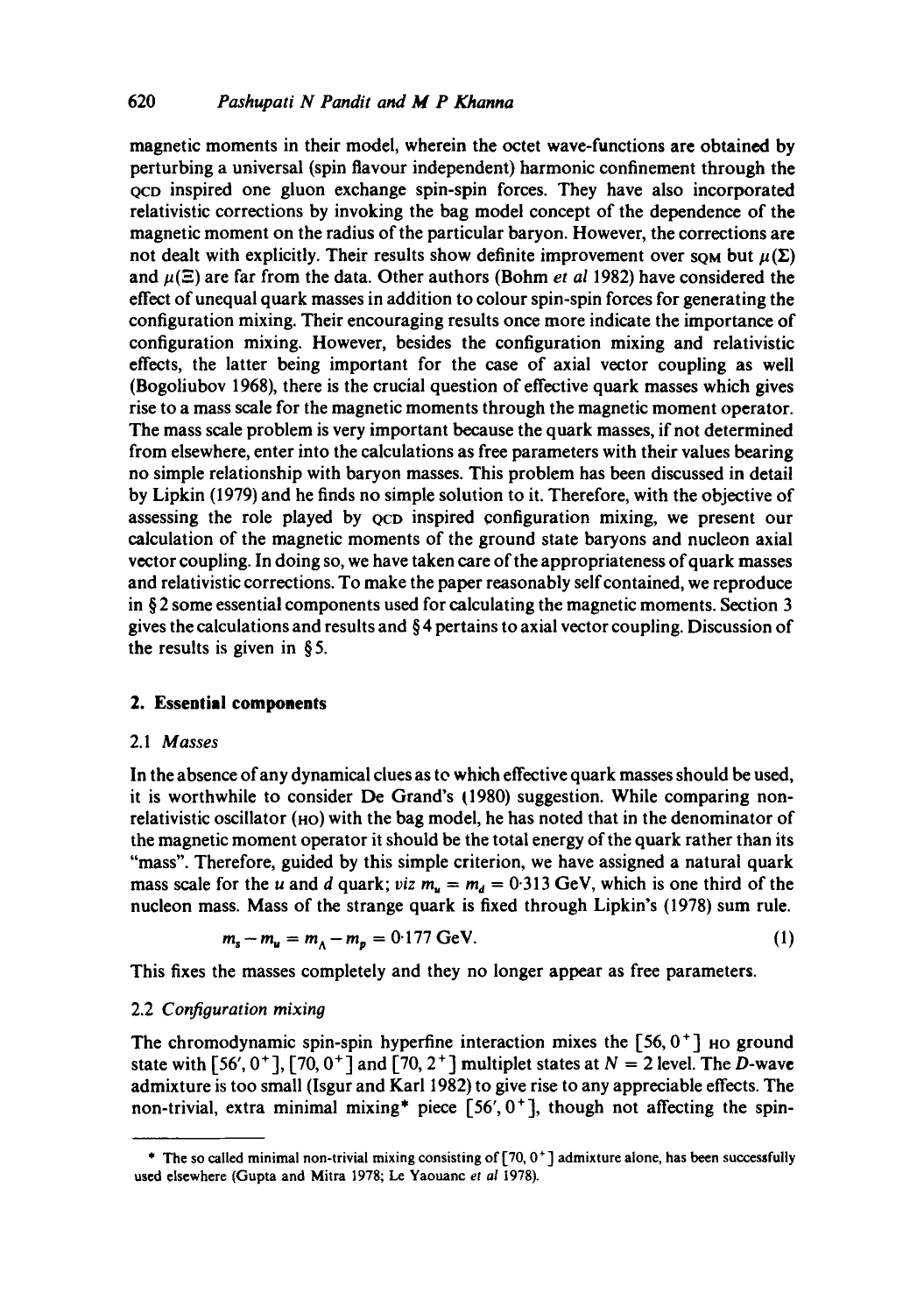isospin structure of the ground state, has an appreciable magnitude to give significant contribution. Therefore, the following mixed wave function is used

$$
|\Psi_{\text{had}}, 1/2^+ \rangle = |a\psi(56, 0^+) + b\psi(56', 0^+) + C\psi(70, 0^+) \rangle. \tag{2}
$$

Details of the wavefunctions specifying the mixing co-efficients (Koniuk and Isgur 1980) a, b, c are given in the appendix. For sake of convenience the small decuplet admixtures have been dropped.

## 2.3 *Relativistic effects*

Relativistic effects are simulated by considering the spin-wavefunctions in (2) as combinations of free-quark Dirac spinors. This leads to the following magnetic moment operator

$$
M = \sum_{i=1}^{3} \frac{1}{2m_i} \hat{e}(i) \left[ \left\{ \left( 1 - \frac{\rho p^2(i)}{(2m_i)^2} \right) + 2m_i k_q \left( 1 - \frac{2p^2(i)}{(2m_i)^2} \right) \right\} \sigma_+(i) + \frac{2}{3} \frac{p_+(i)}{2m_i} \left\{ \frac{p_-(j)}{2m_j} \sigma_+(j) + \frac{p_-(k)}{2m_k} \sigma_+(k) \right\} \right]
$$
(3)

for the transverse electromagnetic current (Le Yaouanc *et al 1977*), *i, j, k* being cyclic. The effect of Dirac spinors is already built into  $M$ ; so it now acts on the usual Pauli spinors,  $\rho$  is a factor which tells us about the extent of relativistic corrections.

#### **3. Calculations and results**

After the specification of spin, isospin, and spatial wavefunctions (appendix) the calculation of magnetic moments is straightforward. The contributions proportional to the second term in the square parenthesis in (3) above are quite small compared to the rest of the terms, so we have considerably simplified the algebra by ignoring these terms. In terms of the expectation values the hadron magnetic moment acquires the expression

$$
\mu_{\text{had}} = \langle M \rangle = \sum_{i=1}^{3} \langle \hat{e}(i) \rangle \left\{ \frac{1}{2m_i} - \frac{\rho}{4} \times \frac{1}{2m_i^3} \langle p^2(i) \rangle + k_q
$$

$$
- \frac{k_q}{2m_i^2} \langle p^2(i) \rangle \right\} \times \langle \sigma_+(i) \rangle. \tag{4}
$$

The first term in the above expression gives, for the non-relativistic, Dirac magnetic moment,

$$
\mu_{\text{had}}^{\text{NR}} = \left(\frac{a^2}{2} + \frac{5}{6}b^2 + \frac{5}{12}c^2 - \frac{1}{\sqrt{3}}ab\right)\left[C_3 + \frac{4}{3}D - \frac{1}{3}D_3\right] \n- \left(\frac{a^2}{2} + \frac{5}{6}b^2 - \frac{5}{12}c^2 - \frac{1}{\sqrt{3}}ab\right)\frac{4}{\sqrt{3}}Y \n+ \frac{5}{12}c^2\left(D_3 + \frac{4}{3}C - \frac{1}{3}C_3 - \frac{4}{\sqrt{3}}Y\right) \n+ \left(\frac{2}{3\sqrt{2}}bc - \frac{1}{\sqrt{6}}ac\right)\left[C_3 + \frac{1}{3}D_3 - \frac{4}{3}D\right].
$$
\n(5)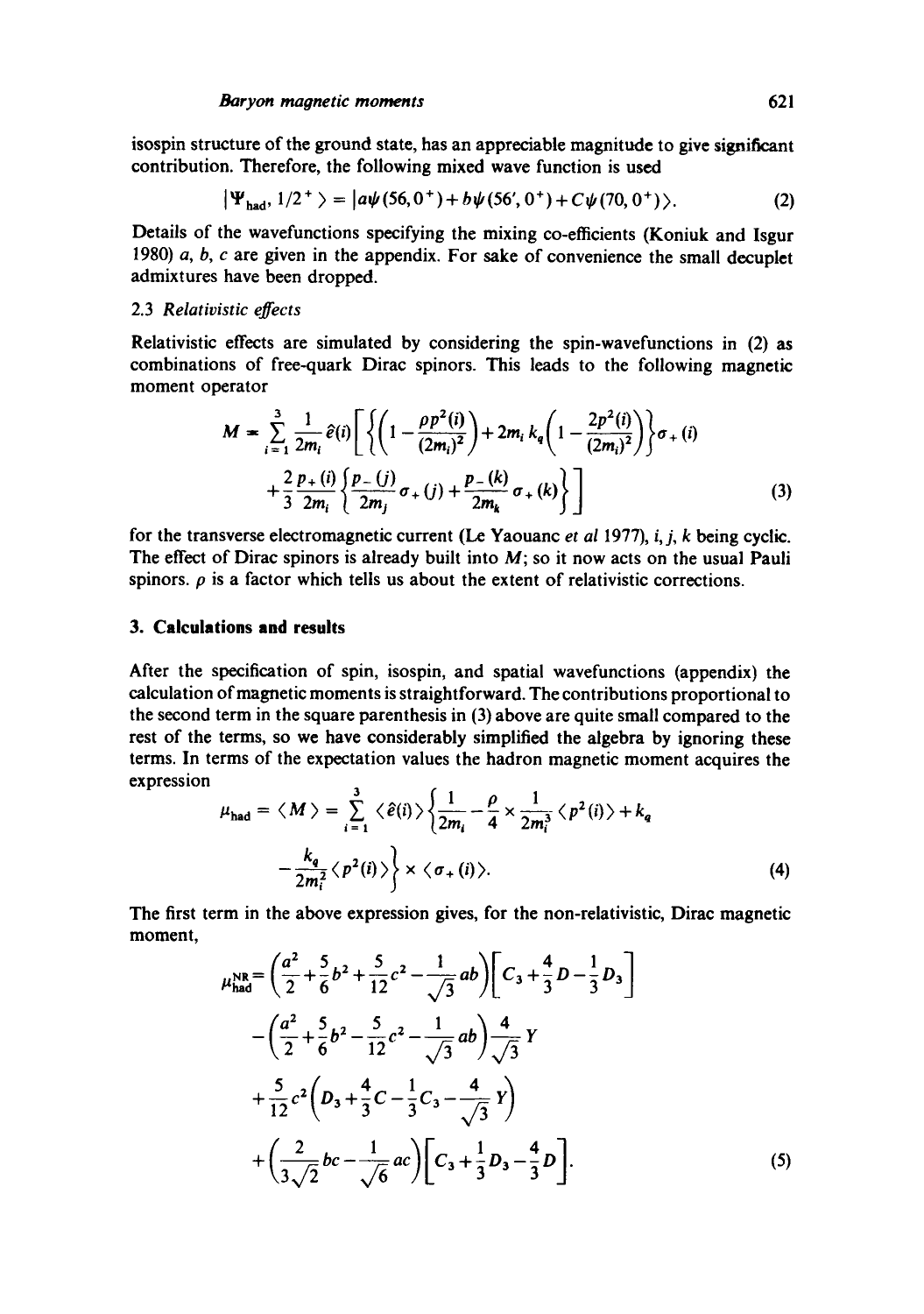In writing down the above expression, we have used the symbols  $C, D, Y, \ldots$  etc. for the sake of convenience. The actual expressions for these symbols are given in table 1. Subsequently, in table 2, we give the results in terms of the relativistic correction factor  $\rho$ , the anomalous part parameter  $k_q$ , and the Ho strength parameter  $\alpha^2$ . The results given are for two sets of quark masses *viz.* 

(i)  $m_1 = m_2 = 3.195 \text{ GeV}^{-1}$ ,  $m_3 = 2.041 \text{ GeV}^{-1}$ , and (ii)  $m_1 = 3.226 \text{ GeV}^{-1}$ ,  $m_2 = 3.165 \text{ GeV}^{-1}$ , and  $m_3 = 2.053 \text{ GeV}^{-1}$ .

The first set, neglecting small isospin breaking due to  $u$  and  $d$  quark mass difference, corresponds to the natural quark mass scale of  $m_u = m_d = 0.313$  GeV, while  $m_s$  fixed from Lipkin's sum rule is taken to be 0.490 GeV. In the second set a small  $u - d$  quark mass difference of 6 MeV (Isgur 1980) is introduced so that we have  $m_u = 0.313 \text{ GeV}, m_d$  $= 0.316$  GeV, and  $m_s = 0.487$  GeV. After carefully choosing the parameters, the final numerical estimates are given in table 3.

#### **4. Axial vector coupling**

Nucleon axial vector coupling  $(G_A/G_V)$  is given by the non-relativistic <sub>HO</sub> model with unbroken SU(6) to be  $\sim 1.667$ , a result too large compared to the experimental value (Particle Data Group 1973). It is known that the relativistic effects (Bogoliubov 1968) as well as the configuration mixing (Mitra and Sen 1974) bring down its value. That the relativistic effects bring down the result can be seen by noting that the bag model, assuming massless quarks, predicts  $G_A/G_V$  equal to 1.09 (De Grand *et al* 1975; Chodos *et al* 1974).

Including relativistic corrections, the nucleon axial vector coupling is given by

$$
G_{\star}/G_{\nu} = \frac{\left\langle p \uparrow \left| \sum_{i} \tau_{i}^{+} S_{i}^{z} \left( 1 - \frac{\rho p^{2}(i)}{2m_{i}^{2}} \right) \right| n \uparrow \right\rangle}{\left\langle p \uparrow \left| \sum_{i} \tau_{i}^{+} \right| n \uparrow \right\rangle}
$$
(6)

using the iso-spin and spin overlaps given in the appendix, we obtain for  $G_A/G_V$  the expressions given in table 4. Also reproduced therein are the corresponding expressions for  $\mu_p$ . The final results are presented in table 5.

## **5. Discussion of results**

Before we discuss our results, it is necessary to ascertain the number of effective parameters involved in our calculations. For the non-relativisitc calculations, the results are parameter free since the quark masses and mixing angles have already been fixed. Coming to the relativistic calculations, there are three effective parameters;  $\rho$ ,  $k_q$ and  $\alpha^2$ .  $\alpha$ , the spring constant gets involved through the momentum dependent part in the magnetic moment operator. While the other two parameters have already been specified the spring constant is related to the characteristic radius in the case of HO wavefunctions.

The  $\alpha^2$  values used in literature show a wide variation, most falling within the range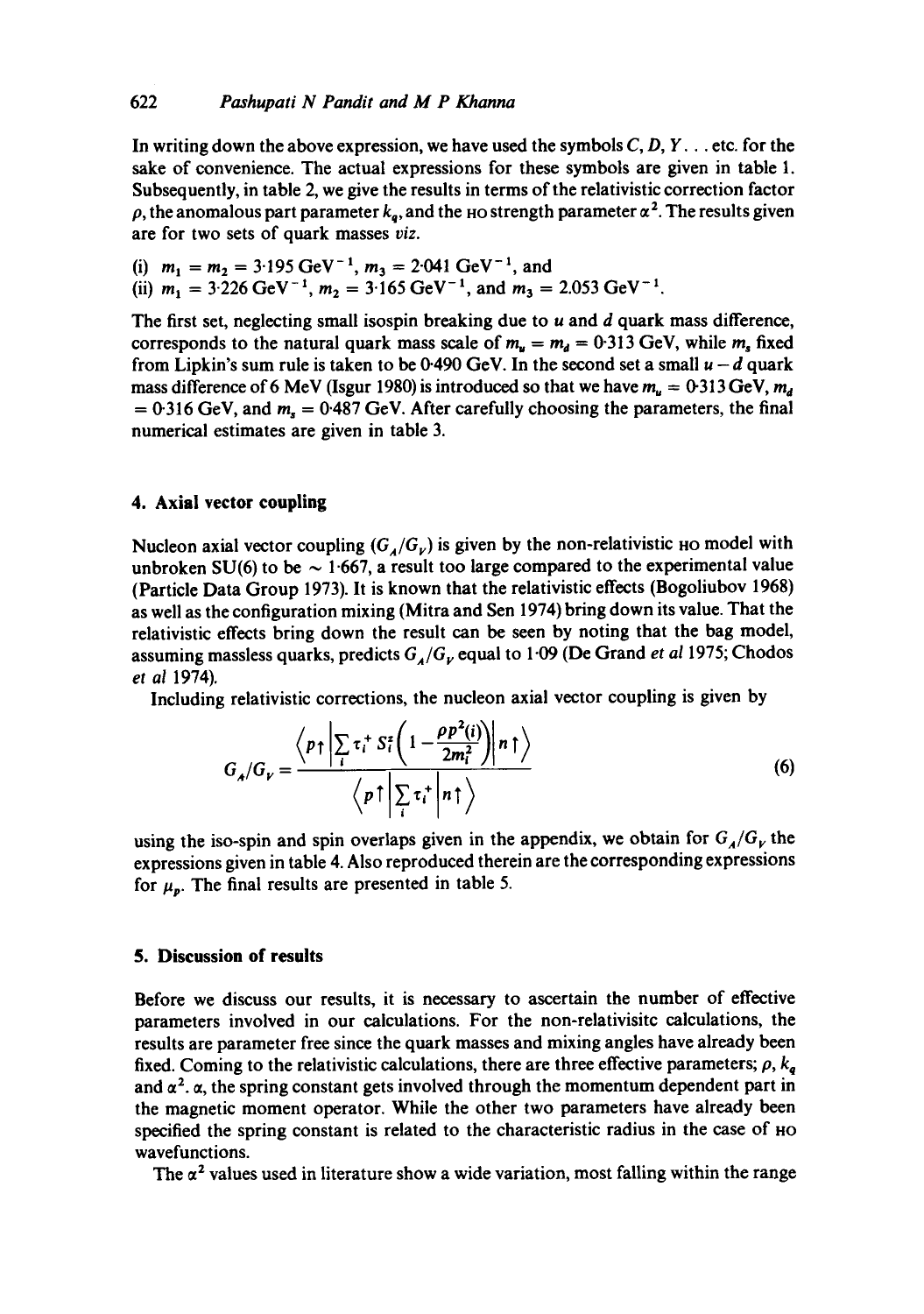|          | and $m_3 = 1/m_s^+$                |                                 |                                              |                     |                                                               |
|----------|------------------------------------|---------------------------------|----------------------------------------------|---------------------|---------------------------------------------------------------|
| Particle | $C_1 = C_2 = C$                    | S                               | $D_1 = D_2 = D$                              | $\mathbf{z}$        | $Y_1 = Y_2 = Y^+$                                             |
|          | $1/6(m_1-\frac{1}{2}m_2)$          | $1/3(m_1)$                      | $1/18(5m_1-\frac{1}{2}m_2)$                  | $1/9(m_1 - m_2)$    | $-1/6\sqrt{3(m_1 + \frac{1}{2}m_2)}$                          |
|          | $1/6(m_1 - \frac{1}{2}m_2)$        | $-1/6(m_2)$                     | $1/18(m_1 - 5/2m_2)$                         | $1/18(4m_1 - m_2)$  | $1/6\sqrt{3(m_1+\frac{1}{2}m_2)}$                             |
|          | $1/36(5m_1 - 5/2m_2 - m_3)$        | $1/18(m_1-\frac{1}{2}m_2-2m_3)$ | $1/12(m_1 - \frac{1}{2}m_2 - m_3)$           | $1/12(2m_1 - m_2)$  | $1/12\sqrt{3}(m_1 + m_3 - \frac{1}{2}m_2)$                    |
| ង        | $1/12(m_1 - \frac{1}{2}m_2 - m_3)$ | $1/3(m_1)$                      | $1/36(5m_1 - 5/2m_2 - m_3)$ $1/9(m_1 - m_3)$ |                     | $1/6\sqrt{12(m_1+m_3-\frac{1}{2}m_2)}$                        |
| ้ม       | $1/6(m_1-\frac{1}{2}m_3)$          | $1/6(m_1 - \frac{1}{2}m_2)$     | $1/18(5m_1-\frac{1}{2}m_3)$                  |                     | $1/36(2m_1 - m_2 - 4m_3) - 1/6\sqrt{3(m_1 + \frac{1}{2}m_3)}$ |
|          | $-1/12(m_2 + m_3)$                 | $-1/6(m_2)$                     | $-1/36(5m_2 + m_3)$                          | $-1/18(m_2+2m_3)$   | $1/12\sqrt{3} (m_2 - m_3)$                                    |
| 。<br>[1] | $1/6(m_1 - \frac{1}{2}m_3)$        | $-1/6(m_3)$                     | $1/18(m_1 - 5/2m_3)$                         | $1/18(4m_1 - m_3)$  | $1/6\sqrt{3(m_1 + \frac{1}{2}m_3)}$                           |
|          | $-1/12(m_2 + m_3)$                 | $-1/6(m_3)$                     | $-1/36(m2+5m3)$                              | $-1/18(2m_2 + m_3)$ | $1/12\sqrt{3(m_3-m_2)}$                                       |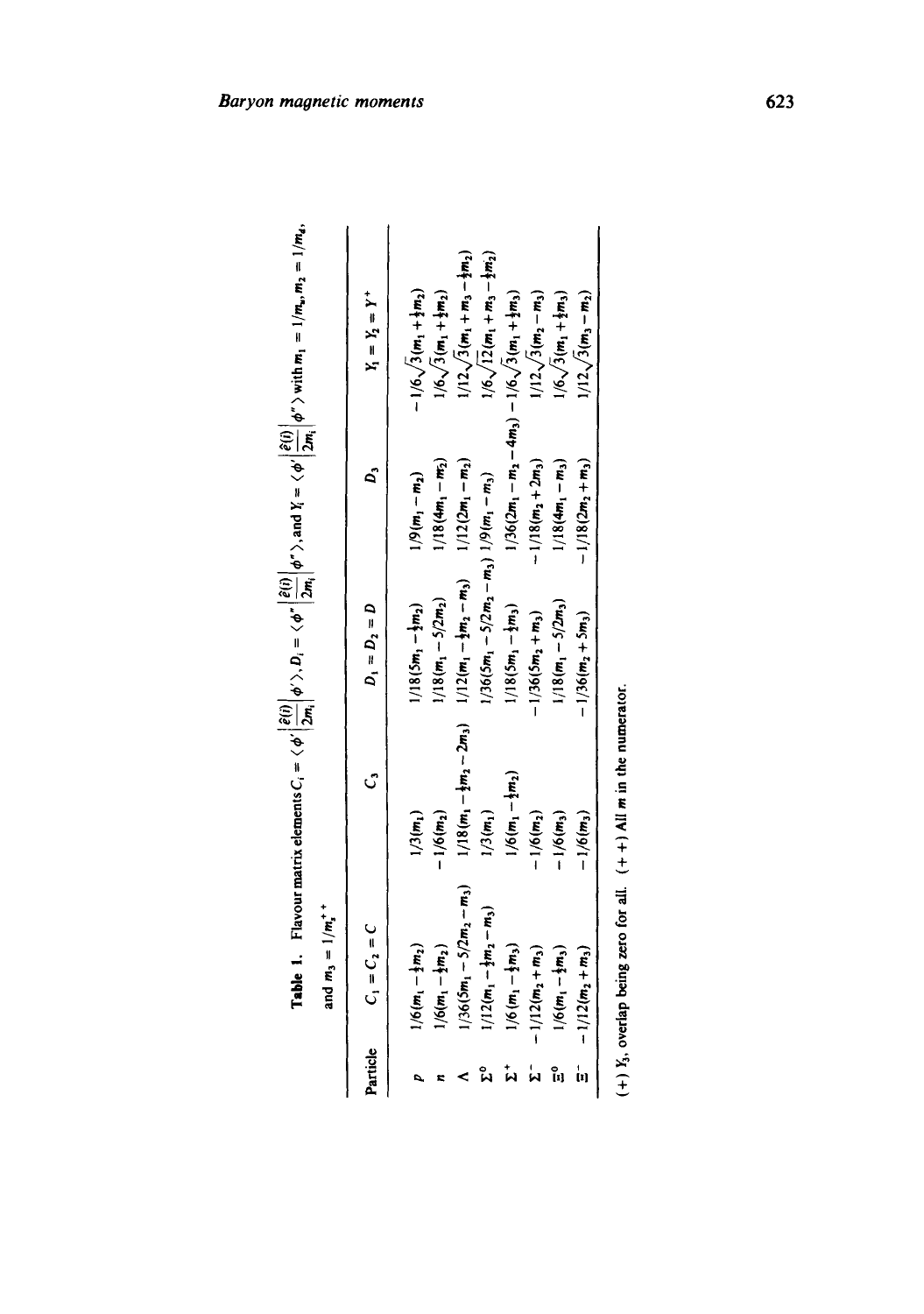|                     | Set 1                                                                       | Set 2                                                                       |  |  |
|---------------------|-----------------------------------------------------------------------------|-----------------------------------------------------------------------------|--|--|
| Particle            | $m_u = m_d = 0.313; m_2 = 0.490$                                            | $m_u = 0.313$ ; $m_d = 0.316$ ; $m_s = 0.487$                               |  |  |
| p                   | $1.518 - 2.585 \rho \alpha^2 + 0.950 k_{\rm g} - 3.236 k_{\rm g} \alpha^2$  | $1.529 - 2.645 \rho \alpha^2 + 0.950 k_{\rm g} - 3.28 k_{\rm g} \alpha^2$   |  |  |
| n                   | $-0.984 + 1.680 \rho \alpha^2 - 0.616 k_a + 2.113 k_a \alpha^2$             | $-0.981 + 1.663 \rho \alpha^2 - 0.616 k_0 + 2.088 k_0 \alpha^2$             |  |  |
| ٨                   | $-0.309 + 0.210 \rho \alpha^2 - 0.310 k_a + 0.426 k_a \alpha^2$             | $-0.311 + 0.209 \rho \alpha^2 - 0.310 k_{\rm e} + 0.430 k_{\rm e} \alpha^2$ |  |  |
| $\mathbf{\Sigma^0}$ | $0.451 - 0.772 \rho \alpha^2 + 0.320 k_q - 1.035 k_q \alpha^2$              | $0.462 - 0.833 \rho \alpha^2 + 0.320 k_{\rm g} - 1.086 k_{\rm g} \alpha^2$  |  |  |
| Σ*                  | $1.509 - 2.811 \rho \alpha^2 + 0.982 k_a - 3.587 k_a \alpha^2$              | $1.523 - 2.892 \rho \alpha^2 + 0.982 k_a - 3.655 k_a \alpha^2$              |  |  |
| Σ"                  | $-0.590 + 1.266 \rho \alpha^2 - 0.332 k_e + 1.517 k_e \alpha^2$             | $-0.583 + 1.226 \rho \alpha^2 - 0.322 k_a + 1.483 k_a \alpha^2$             |  |  |
| $\mathbf{z_0}$      | $-0.778 + 1.008 \rho \alpha^2 - 0.644 k_a + 1.497 k_a \alpha^2$             | $-0.784 + 1.034 \rho \alpha^2 - 0.644 k_g + 1.521 k_g \alpha^2$             |  |  |
| Ξ.                  | $-0.277 - 0.003 \rho \alpha^2 - 0.330 k_{\rm g} + 0.231 k_{\rm g} \alpha^2$ | $-0.281 + 0.012 \rho \alpha^2 - 0.330 k_g + 0.247 k_g \alpha^2$             |  |  |

Table 2. Ground state baryon octet magnetic moment matrix elements in terms of parameters  $\alpha^2$ ,  $k_q$ , and  $\rho$  for two sets of quark mass values.

Table 3. Numerical estimates of the ground state baryon magnetic moments in nucleon magnetons. Sets I and II identified as in the preceding table.

|                              |          | Mixed non-relativistic | Mixed relativistic $(k_{\bullet} = 0.075,$<br>$\alpha^2 = 0.17 \,\text{GeV}^2$ ; $\rho = 0.138$ ) |          |                       |         |                        |
|------------------------------|----------|------------------------|---------------------------------------------------------------------------------------------------|----------|-----------------------|---------|------------------------|
| Particle                     |          | $\mathbf{H}$           |                                                                                                   | п        | Isgur et<br>al (1980) | Bohm et | al (1982) Experimental |
| P                            | 2.848    | 2.868                  | 2.790                                                                                             | 2.807    | 2.85                  | 2.83    | 2.793                  |
| n                            | $-1.846$ | $-1.840$               | $-1.842$                                                                                          | $-1.804$ | $-1.85$               | $-1.83$ | $-1.913$               |
| ٨                            | $-0.580$ | $-0.583$               | $-0.604$                                                                                          | $-0.608$ | -061                  | $-0.58$ | $-0.613 + 0.004$       |
| $\mathbf{\Sigma}^+$          | 2.831    | 2.857                  | 2.760                                                                                             | 2.781    | 2.54                  | 2.72    | $2.33 + 0.13$          |
| Σ"                           | $-1.107$ | $-1.094$               | $-1.062$                                                                                          | $-1.051$ | $-1.00$               | $-1.15$ | $-1.41 \pm 0.25$       |
| $\Xi^0$                      | $-1.460$ | $-1.471$               | $-1.470$                                                                                          | $-1.480$ | $-1.20$               | $1-41$  | $-1.250 + 0.014$       |
| $E^-$                        | $-0.520$ | $-0.527$               | $-0.561$                                                                                          | $-0.567$ | $-0.43$               | $-0.63$ | $-0.75 + 0.07$         |
| $\mathbf{\Sigma}^\mathbf{0}$ | 0.846    | 0.867                  | 0.832                                                                                             | 0.850    |                       |         |                        |

**Table 4.**  $\mu_p$  and  $G_A/G_V$  corresponding to (a)  $m_u = m_d = 0.313$  GeV and (b)  $m_u = m_d$  $= 0.316$  GeV, in terms of  $\rho$  and  $\alpha^2$ .

| Case                      | $\mu_{\rm p}/1.876$                                                | $G_{\mu}/G_{\nu}$              |
|---------------------------|--------------------------------------------------------------------|--------------------------------|
| <b>Mixed relativistic</b> | (a) $1.518 - 2.585 \rho \alpha^2 + 0.950 k_a - 3.236 k_a \alpha^2$ | $1.617 - 15.805 \rho \alpha^2$ |
|                           | (b) $1.529 - 2.845 \rho \alpha^2 + 0.950 k_a - 3.286 k_a \alpha^2$ | $1.617 - 15.510 \rho \alpha^2$ |
| Mixed non-relativistic    | (a)<br>1.518                                                       | 1.617                          |
|                           | (b)<br>1.529                                                       | $1-617$                        |
| Unmixed relativistic      | (a) $1.597 - 4.077 \rho \alpha^2 + k_a - 5.104 k_a \alpha^2$       | $1.667 - 8.508 \rho \alpha^2$  |
|                           | (b) $1.610 - 4.171 \rho \alpha^2 + k_a - 5.182 k_a \alpha^2$       | $1.667 - 8.347 \rho \alpha^2$  |
| Unmixed non-relativisite  | (a)<br>1.597                                                       | 1.667                          |
|                           | (b)<br>1.610                                                       | 1.667                          |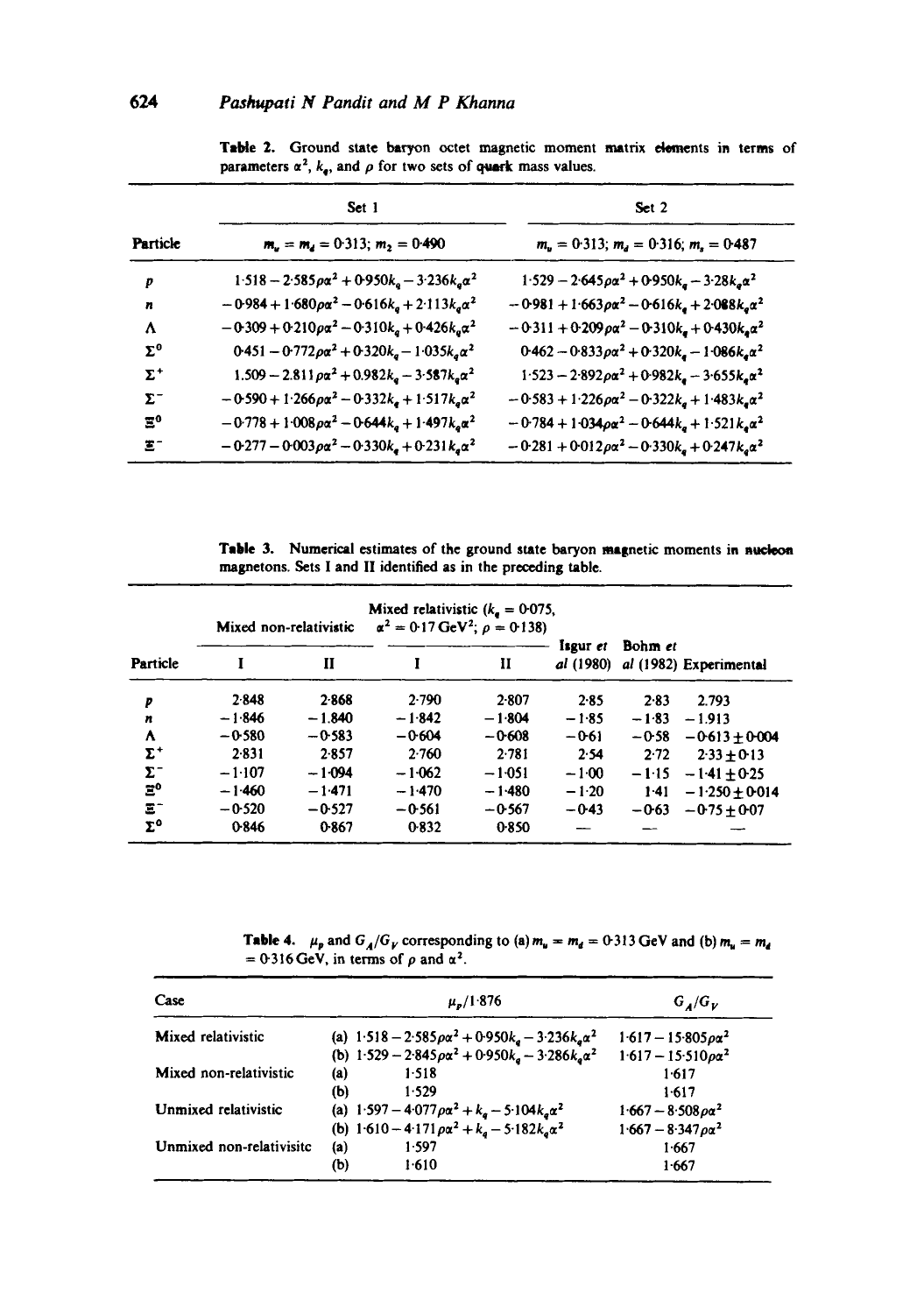|              |                     | Corresponding to $k_e = 0.075$ |               | Corresponding to $k_a = 0.10$ |                |               |                 |
|--------------|---------------------|--------------------------------|---------------|-------------------------------|----------------|---------------|-----------------|
|              | ρ<br>$\mathbf{r}^2$ | 0.293<br>0.102                 | 0.138<br>0:17 | 0.094<br>$0-21$               | 0.352<br>0.102 | 0-161<br>0:17 | 0.103<br>$0-21$ |
| Mixed        | (a)                 | 1.144                          | $1-245$       | 1.305                         | 1.050          | 1.184         | 1.275           |
| relativistic | (b)                 | $1 - 153$                      | 1.253         | 1:311                         | 1.060          | 1.192         | 1.282           |
| Unmixed      | (a)                 | $1-413$                        | 1.467         | 1.499                         | 1.362          | 1.434         | 1483            |
| relativistic | (b)                 | 1.418                          | $1-471$       | 1.502                         | 1.367          | 1.439         | 1.486           |

**Table 5.**  $G_A/G_V$  for different values of parameters  $\rho$  and  $\alpha^2$ ;  $\rho$  having been fixed from the value of proton magnetic moment.

0.1 to 0.2, though  $\alpha^2$  greater than 0.2 has also been used. Generally, in the low energy domain, for most of the static properties of hadrons, lower values of  $\alpha^2$  are found to be suitable (Faiman and Hendry 1968, 1969; Metcalfand Walker 1974; Copley *et a11969),*  while for dynamical properties  $\alpha^2 \geq 0.2$  is required (Ono 1976; Foster and Hughes 1981). Therefore, it is somewhat difficult to arrive at a well-defined, unique set of values for the parameters. Nevertbeles, using the well determined experimental values of certain quantities, like  $\mu_p$ , one can make a reasonable estimate of these parameters. After choosing  $k_a \approx 0.075$  and 0.1 (aiming at a best fit) and considering for  $\alpha^2$  the three possible values  $0.102$ ,  $0.17$  and  $0.21$ , we have obtained the corresponding values for the parameter  $\rho$  by fitting to the proton magnetic moment. These sets of values for the parameters  $\rho$ ,  $k_a$  and  $\alpha^2$  are given in table 5. The table also presents the respective values of  $G_A/G_V$ . A look at the table indicates that the best fit to  $G_A/G_V$  is given by the following set of parameter values:

$$
\rho = 0.138
$$
 and  $\alpha^2 = 0.17$  GeV<sup>2</sup> with  $k_a = 0.075$ .

The above choice of  $\alpha^2$  is partly dictated by its success in giving remarkable fit to the resonance photocouplings (Copley *et al* 1969).

The results in the unmixed case are much higher as compared to the case which includes full mixing. The mixed-relativistic case gives an excellent fit. The fit does deteriorate if corresponding to the same  $\alpha^2$  value a different  $\rho$ -value (for a different  $k_q$ ) is chosen (table 5). Therefore, within its limitations, in the model which includes both mixing as well as relativistic corrections, we do obtain a simultaneous fit to both  $\mu_p$  and  $G_A/G_v$  by adopting the set of parameters given above.

Subsequently, using the same set of parameters in expressions for the magnetic moments, we present our results alongwith the experimental values and the results of other recent attempts in table 3. Not much can be discerned from the individual magnetic moments. However, a general survey indicates that the mixed- relativistic case provides a fairly good description of the data. Though the values for the unmixed wavefunctions are not reproduced in the tables, we observed that these values are in general much higher than the data. Typical results in this case are the  $\mu_{p}$  values given in the rows 3 and 4 of table 4. One can see that the wavefunction mixing does play an important role in bringing down the values in the right direction. But at the same time, the configuration mixing by itself is inadequate, necessitating thereby the inclusion of relativistic corrections even on phenomenological grounds.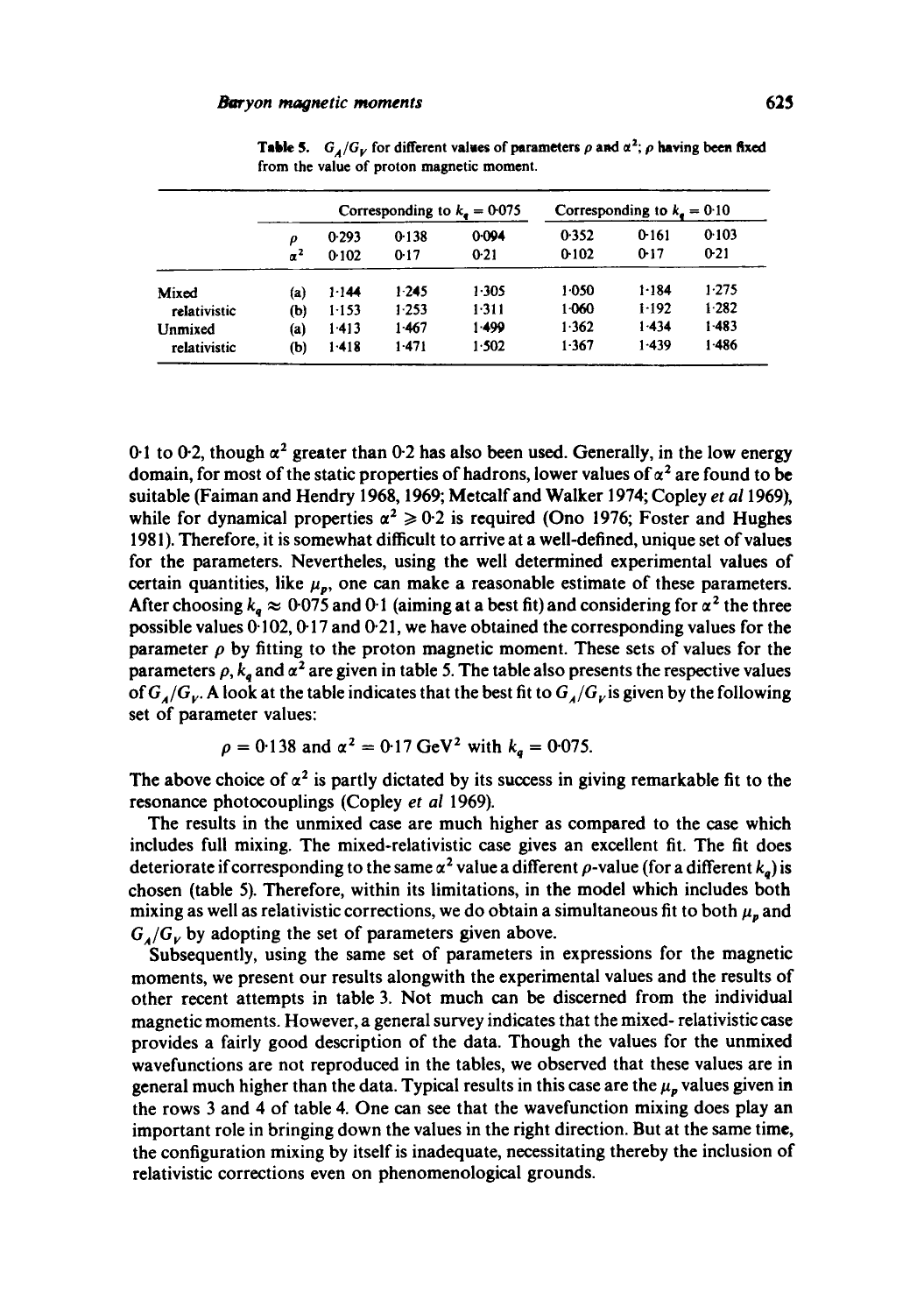A general survey of the tables 3-5 reveals that the introduction of the isospin violating mass difference does not help in improving the results. In fact they deteriorate, which is in accordance with the earlier findings (Bohm *et a11982),* wherein a better fit is obtained by taking  $m_{\mu}$  greater than  $m_{\lambda}$ .

Before we close, a few points must be mentioned. We see that our results, even the non-relativistic ones, are quite comparable to those obtained by other authors (Isgur and Karl 1980; Lichtenberg 1981; Bohm *et al* 1982); the non-relativistic results are more closer to Bohm's. However, our results are parameter free while Bohm *et al* use four explicit parameters apart from the mixing angles which are evaluated using different masses than those used in the magnetic moment calculations. Our relativistic results clearly show further improvement over the NR-Case. As compared to Isgur *et al* our investigation has the particular advantage of choosing a natural quark mass scale besides including the relativistic corrections explicitly.

## **Acknowledgement**

The authors gratefully acknowledge the financial assistance provided by the  $_{\text{UGC}}$ , New Delhi.

## **Appendix**

(i) Mixed wavefunctions used are given by the following expressions:

$$
N \approx 0.90 N_8/56, 0^+ > -0.34 N_8/56', 0^+ > -0.27 N/70, 0^+ \,,
$$
  
\n
$$
\Lambda \approx 0.93 \Lambda_8/56, 0^+ > -0.30 \Lambda_8/56, 0^+ > -0.20 \Lambda_8/70, 0^+ \,,
$$
  
\n
$$
\Sigma \approx 0.97 \Sigma_8/56, 0^+ > -0.18 \Sigma_8/56, 0^+ > -0.16 \Sigma_8/70, 0^+ \,,
$$
  
\n
$$
\Xi \approx 0.96 \Xi_8/50, 0^+ > -0.25 \Xi_8/56', 0^+ > -0.17 \Xi_8/70, 0^+ \,.
$$

Where the multiplets are to be projected on to their  $SU(6) \times O(3)$  basis states the details of which are given hereunder:

$$
\Psi_{(56,0^+)} = \frac{1}{\sqrt{2}} (\chi' \phi' + \chi'' \phi'') \psi_{00}^*,
$$
  
\n
$$
\Psi_{(56',0^+)} = \frac{1}{\sqrt{2}} (\chi' \phi' + \chi'' \phi'') \psi_{20}^*,
$$
  
\n
$$
\Psi_{(70,0^+)} = 1/2 \{ (\chi' \phi' - \chi'' \phi'') \psi_{20}^{\prime\prime} + (\chi' \phi'' + \chi'' \phi') \psi_{20}^{\prime} \}.
$$

The spin and isospin wavefunctions  $\chi$ 's and  $\phi$ 's are well-known, while the spacial parts are reproduced below

$$
\psi_{00}^{s} = \alpha^{3} \pi^{-3/2} \exp \left[ -1/2 \alpha^{2} (\rho^{2} + \lambda^{2}) \right],
$$
  
\n
$$
\psi_{20}^{s'} = \frac{\alpha^{2}}{\sqrt{3}} (\rho^{2} + \lambda^{2} - 3/\alpha^{2}) \psi_{00}^{s},
$$
  
\n
$$
\psi_{20}'' = \frac{\alpha^{2}}{\sqrt{3}} (\rho^{2} - \lambda^{2}) \psi_{00}^{s}, \text{ and } \psi_{20}' = \frac{2 \alpha^{2}}{\sqrt{3}} (\rho \cdot \lambda) \psi_{00}^{s}.
$$

(ii) The various spin, isospin, and space overlaps used in the calculations are given as under: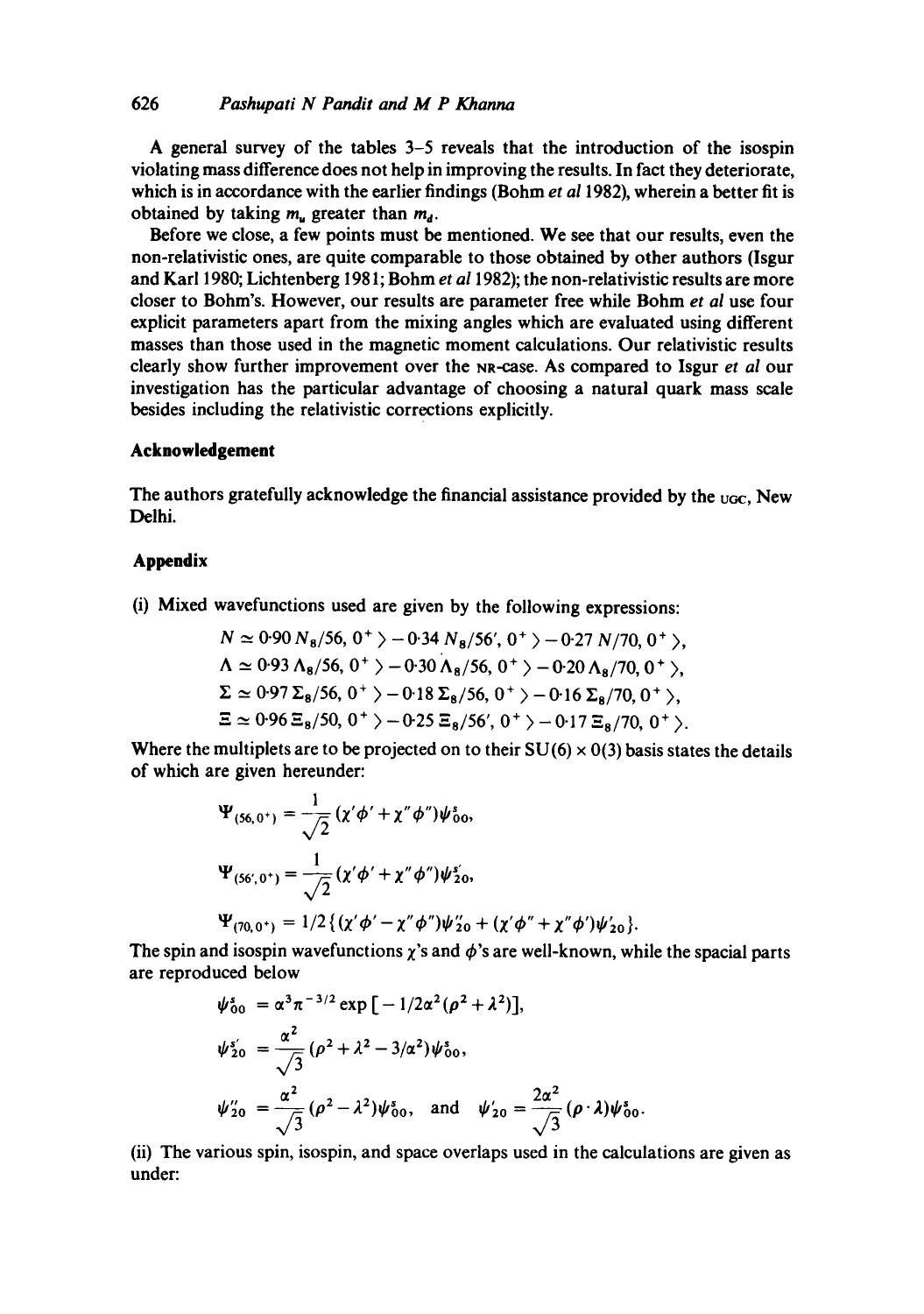(a) *Spin overlaps* 

$$
\langle \chi'_{+1/2} | \sigma_{+} (1, \text{ or } 2) | \chi'_{-1/2} \rangle = 0
$$
  
\n
$$
\langle \chi'_{+1/2} | \sigma_{+} (3) | \chi'_{-1/2} \rangle = 1
$$
  
\n
$$
\langle \chi''_{+1/2} | \sigma_{+} (1 \text{ or } 2) | \chi''_{-1/2} \rangle = 2/3
$$
  
\n
$$
\langle \chi''_{+1/2} | \sigma_{+} (3) | \chi''_{-1/2} \rangle = -1/3
$$
  
\n
$$
\langle \chi'_{+1/2} | \sigma_{+} (1) | \chi''_{-1/2} \rangle = -\langle \chi'_{+1/2} | \sigma_{+} (2) | \chi''_{-1/2} \rangle = -1/\sqrt{3}
$$
  
\n
$$
\langle \chi'_{+1/2} | \sigma_{+} (3) | \chi''_{-1/2} \rangle = 0.
$$

(b) *Space overlaps* 

$$
\langle \psi^s | p_{1,2,3}^2 | \psi^s \rangle = \alpha^2
$$
  

$$
\langle \psi^s | p_{1,2,3}^2 | \psi^s \rangle = \langle \psi'' | p_{1,2,3}^2 | \psi'' \rangle = \langle \psi' | p_{1,2,3}^2 | \psi' \rangle = \frac{2}{3} \alpha^2
$$
  

$$
\langle \psi^s | p_{1,2,3}^2 | \psi^s \rangle = -2 \langle \psi^s | p_{1,2}^2 | \psi'' \rangle = \langle \psi^s | p_3^2 | \psi'' \rangle = \frac{1}{\sqrt{3}} \alpha^2
$$
  

$$
\langle \psi^s | p_3^2 | \psi'' \rangle = -2 \langle \psi^s | p_{1,2}^2 | \psi'' \rangle = 2/3 \alpha^2
$$
  

$$
|\psi' \rangle
$$
 gives zero overlaps for the crossed terms.

(c) Spin, isospin overlaps- used in  $G_A/G_V$  calculations.

|                                                        | <i>i</i> value |              |        |  |  |
|--------------------------------------------------------|----------------|--------------|--------|--|--|
| Overlap                                                |                |              |        |  |  |
| $\langle \phi_p''   \tau_i^+   \phi_n'' \rangle$       | 2/3            | 2/3          | $-1/3$ |  |  |
| $\langle \phi_p''   \tau_l^+   \phi_{\kappa}' \rangle$ | $-1/\sqrt{3}$  | $1/\sqrt{3}$ | 0      |  |  |
| $\langle \phi'_p   \tau_l^+   \phi'_n \rangle$         | 0              | 0            | 1      |  |  |
| $\langle \phi'_p   \tau_i^+   \phi''_n \rangle$        | $-1/\sqrt{3}$  | $1\sqrt{3}$  |        |  |  |

Spin overlaps for the operator  $S_i^z$  are same as above.

## **References**

Bogoliubov P N 1968 *Ann. Inst. Henri P6incare* \$163 B6hm M, Huerta R and Zepeda A 1982 *Phys. Rev.* D25 223 Chodos A, Jaffe R L, Johnson K and Thorn C B 1974 *Phys. Rev.* D10 2599 Copley L A, Karl G and Obryk E 1969 *Nucl. Phys.* BI3 303 Cox P T *et al* 1981 *Phys. Rev. Lett. 46* 877 De Grand T, Jaffe R L, Johnson K and Kiskis J 1975 *Phys. Rev.* DI2 2060 De Grand T 1980 *Baryon* 80 *conference Proceedings* (ed.) N Isgur (Toronto: University of Toronto) De Rujula A, (3eorgi H and (31ashow S L 1975 *Phys. Rev.* DI2 147 Faiman D and Hendry A W 1968 *Phys. Rev.* 173 1720 Faiman D and Hendry A W 1969 *Phys. Rev.* 180 1572 Foster F and Hughes (3 1981 *A simple quark model for resonance electroproduction* University of Lancaster Preprint. October 1981

Franklin J 1979 *Phys. Rev.* D20 1742